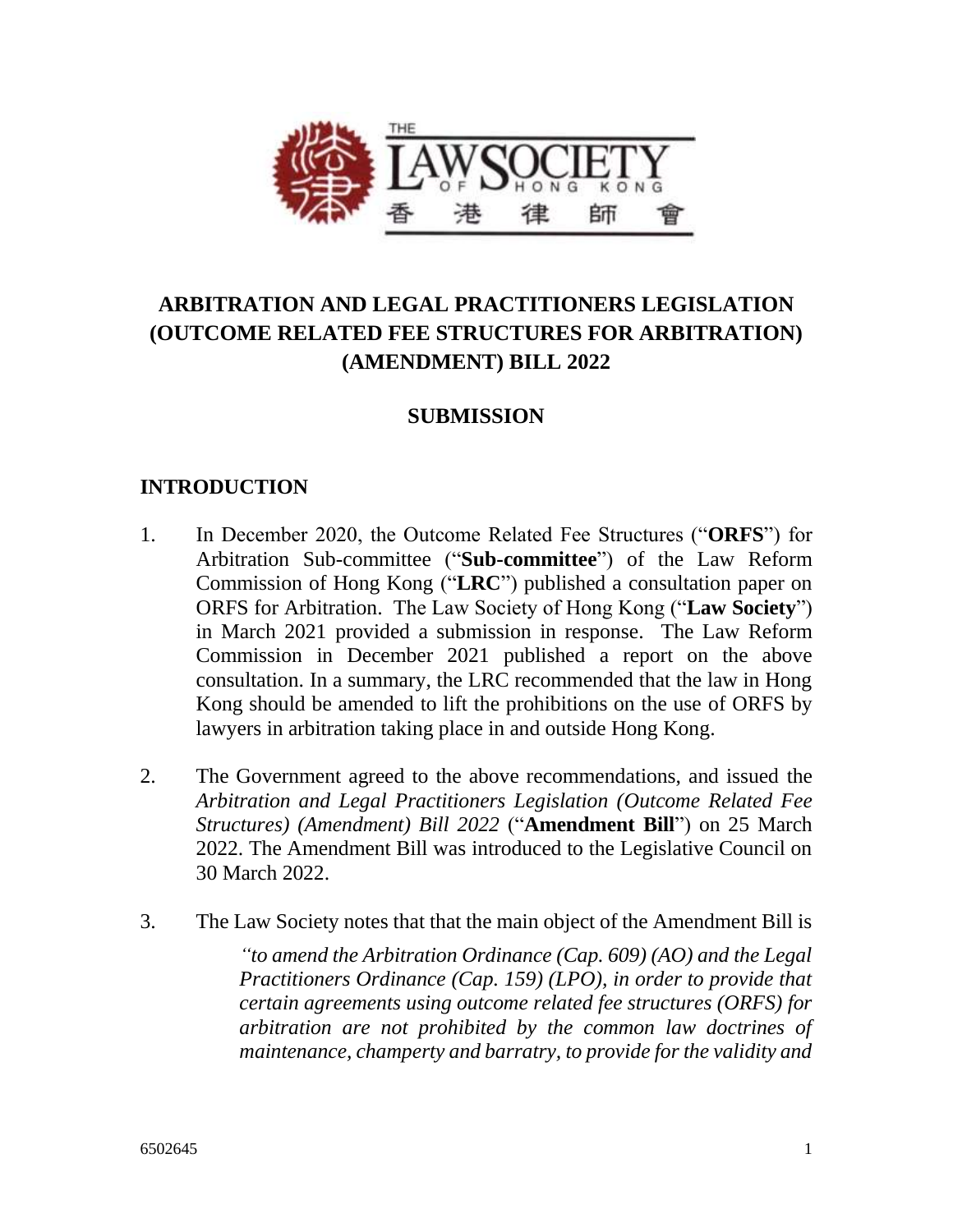*enforceability of such agreements and to provide for measures and safeguards in relation to such agreements".* 1

- 4. At a meeting of the Panel on Administration of Justice and Legal Services of the Legislative Council on 28 March 2022, the Department of Justice repeated the above. It also advised the Panel that regulatory framework, including appropriate safeguards, of ORFS for arbitration in Hong Kong, will be put out in subsidiary legislation in the next stage of the legislative  $process<sup>2</sup>$ .
- 5. There is therefore a "two-stage" legislation exercise for the ORFS regime. The issuing of the Amendment Bill is "stage one" and the drafting and canvassing of the subsidiary legislation is "stage two" of the exercise.

## **GENERAL COMMENTS**

- 6. We agree to the Government's two-stage legislative approach, viz. (a) appropriate amendments in clear and simple terms be made to the relevant ordinances; and (b) detailed regulatory framework be put in place in subsidiary legislation. As the framework is to be set out only in subsidiary legislation, this approach can expedite the overall legislative process and help the HKSAR Government to more easily and in more responsive manner update and amend the regulatory framework of ORFS for arbitration in the future.
- 7. The above is subject to a caveat that the preparation and completion of the legislation exercise for the subsidiary legislation i.e. "stage-two" of the exercise, must be proceeded with and be concluded expeditiously.
- 8. Our specific comments on the Amendment Bill are set out in the following paragraphs.

 $\overline{a}$ 

<sup>&</sup>lt;sup>1</sup> See the Explanatory Memorandum

<sup>&</sup>lt;sup>2</sup> See the various Government Responses to the LRC Report, as set out in the Annex to the LegCo Paper [LC Paper No. CB\(4\)192/2022\(02\)](https://www.legco.gov.hk/yr2022/english/panels/ajls/papers/ajls20220328cb4-192-2-e.pdf) dated March 2022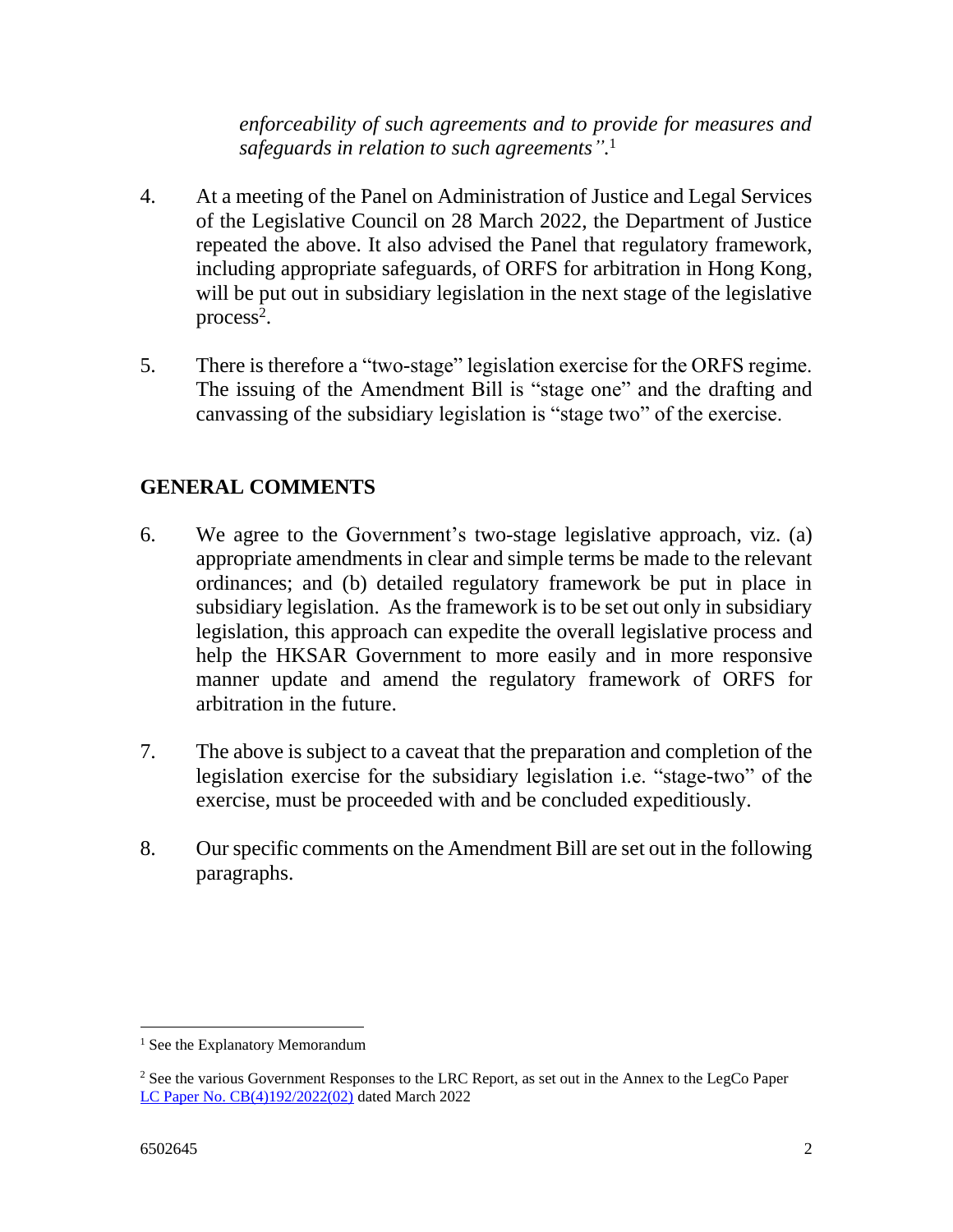### **SECTION 1:**

### **PROPOSED AMENDMENTS TO THE AMENDMENT ORDINANCE**

- 9. In respect of those proposed amendments to the Arbitration Ordinance, generally speaking, we consider the Amendment Bill achieves the object as set out in the Explanatory Memorandum of the Bill and is capable of giving effects to the recommendations by the LRC and, for that, receives our support.
- 10. There are however a few issues in the Amendment Bill which require closer attention.

### *(a) Lawyers who have entered into ORFS shall not be held liable for adverse costs*

- 11. Third-party funding for arbitration is allowed since 1 February 2019, where the place of arbitration is Hong Kong or, if outside Hong Kong, for funding of services provided in Hong Kong. This follows from the *Arbitration and Mediation Legislation (Third Party Funding) (Amendment) Ordinance 2017.*
- 12. Under the Amendment Bill, a lawyer taking on an arbitration case under ORFS can be considered as providing "funding" to that party (by acceding to fees and opting for conditional fee agreements, damages-based agreements or hybrid damages-based agreements). There are certain similarities between third party funding and ORFS, and therefore it is not impossible that a lawyer who has entered into an ORFS would be construed as a third-party funder. As third-party funders could be held liable for costs made against them under certain circumstances (see for example the case of *Essar v Norscot* [2016] EWHC 2361 (Comm)<sup>3</sup>, the lawyer taking on ORFS arrangement could potentially attract costs liability. The costs exposure in some cases could be dire.
- 13. The above (or a theoretical possibility of the above happening) clearly discourages lawyers from taking on ORFS for arbitration. That runs contrary to the stated policy intentions i.e. to promote ORFS to Hong

 $\overline{a}$  $3$  See also the paragraphs  $3.14 - 3.20$  of the LRC Report.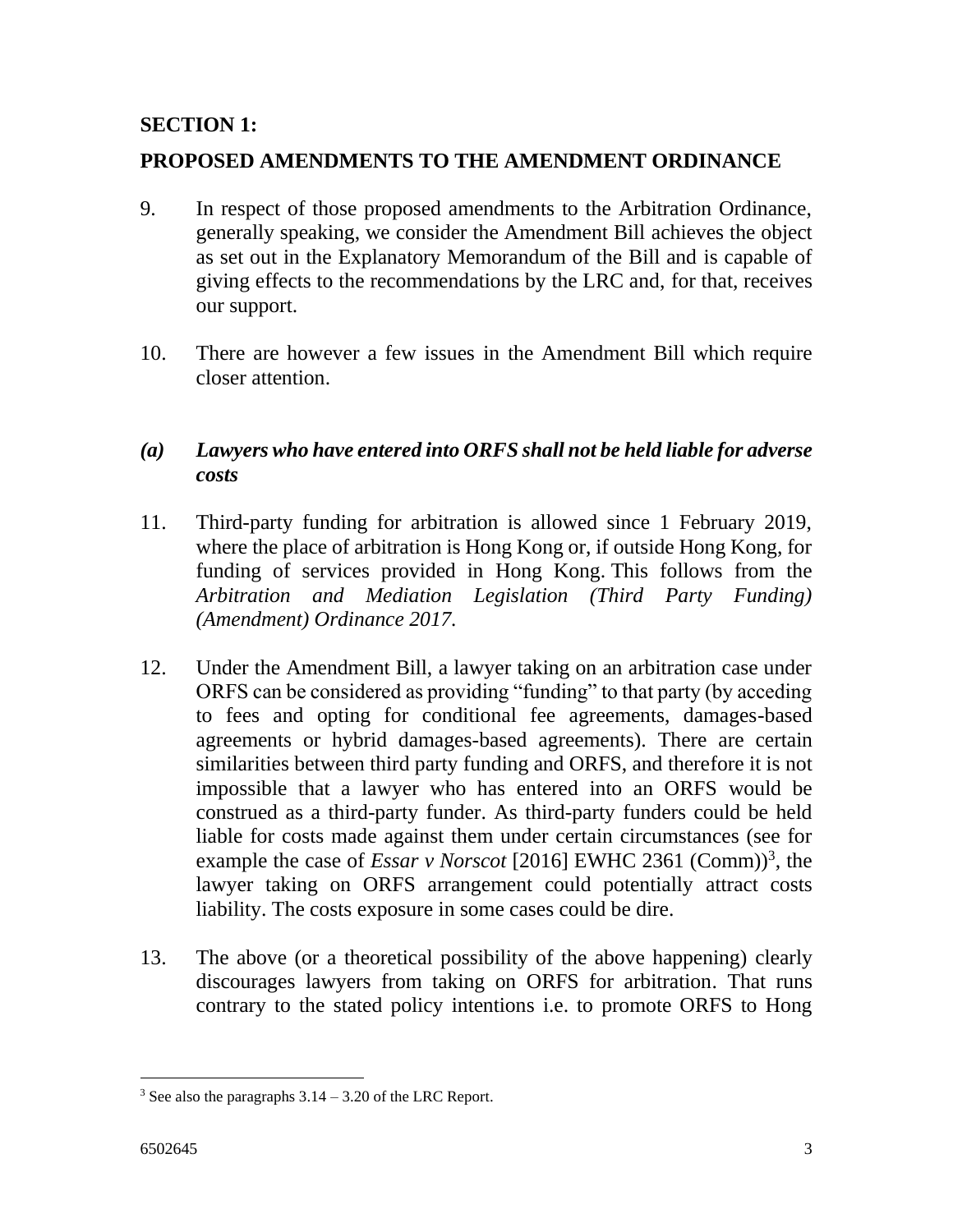Kong for arbitration, and to strengthen the status of Hong Kong as an international arbitration hub.

14. We note Section 98ZB(3) of the Amendment Bill provides that

*"To avoid doubt, an ORFS agreement for arbitration is not to be construed to include a funding agreement within the meaning of Part 10A."* 

This is not sufficient to address the above concern.

15. To remove any lingering doubts and uncertainty arising from the above, we suggest clause(s) be added to the Amendment Bill to further amend the Arbitration Ordinance, to expressly and clearly state that lawyers who have entered into ORFS for arbitration shall *not* be construed as thirdparty funders for arbitration; and in any event the lawyer taking on ORFS for arbitration should not be held liable for any adverse cost made against his or her clients.

#### *(b) Award of costs by arbitral tribunal*

16. Section 98ZU of the Amendment Bill provides the following (emphasis supplied)

#### *98ZU. Limitation on award of costs by arbitral tribunal*

- *(1) Despite section 74(3), an arbitral tribunal may not order costs specified in subsection (3) to be paid to a party to an arbitration if an ORFS agreement for arbitration has been entered into between the party and a lawyer of the party for the arbitration.*
- *(2) However, the arbitral tribunal may still order those costs to be paid to a party to the arbitration if satisfied that there are exceptional circumstances justifying the ordering of those costs.*
- 17. Under the above provisions, an arbitral tribunal may not order costs set out in section 98ZU(3) of the Amendment Bill be paid to a party to an arbitration if an ORFS agreement has been entered into, but in "*exceptional circumstances*" could do so. We have no objection to this, as that is fair and that also follows the reasoning in the LRC Report (see paragraphs 3.11 and 3.12 of the LRC Report). However, the Amendment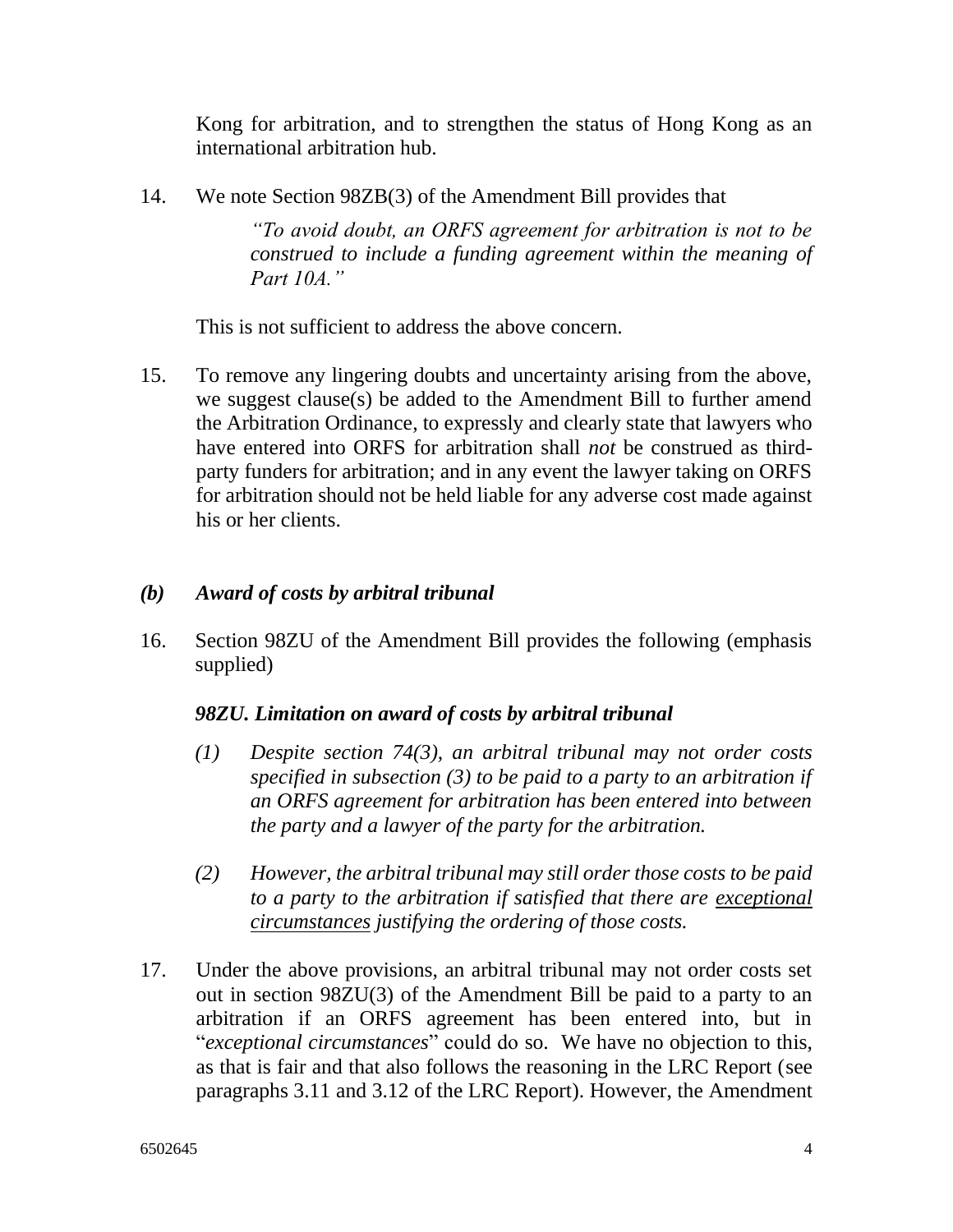Bill is silent on what "exceptional circumstances" are or how "exceptional" the circumstances need to be in order to qualify for this proviso.

18. We take the view that some species, examples or guidance on the scope of "exceptional circumstances" should be given (either in the Amendment Bill or in the subsidiary legislation) as to what constitutes "exceptional circumstances". This assists the arbitral tribunal with consistency in applying the proviso. It would also be helpful to the parties, as the award is not open to the public and there is generally no appeal to the said award.

### *(c) Disclosure of ORFS agreement for arbitration*

19. Related to the above is the disclosure of an ORFS agreement to the parties. Section 98ZQ(1) of the Amendment Bill provides the following

### *98ZQ. Disclosure about ORFS agreement for arbitration*

- *(1) If an ORFS agreement for arbitration is made between a client and a lawyer of the client, the lawyer must give written notice of —*
	- *(a) the fact that an ORFS agreement for arbitration has been made and*
	- *(b) the name of the client.*
- 20. The ORFS agreement itself should not be disclosed in the subject arbitration to any parties, save and except for the argument on costs in exceptional circumstances. This is important because the agreement itself may give the opposite party and/or the arbitrator hints and indications on the strength and merits of a party's case and any arrangement for insurance.
- 21. For avoidance of doubts and also for the sake of protection of confidentiality of an ORFS agreement between a lawyer and his/her client, we consider that the HKSAR Government must make it unambiguously clear that under no circumstances could the parties in the subject arbitration disclose copies of the ORFS agreements or information or details of the agreement even upon request by the arbitrators, save and except for the argument on costs in exceptional circumstances.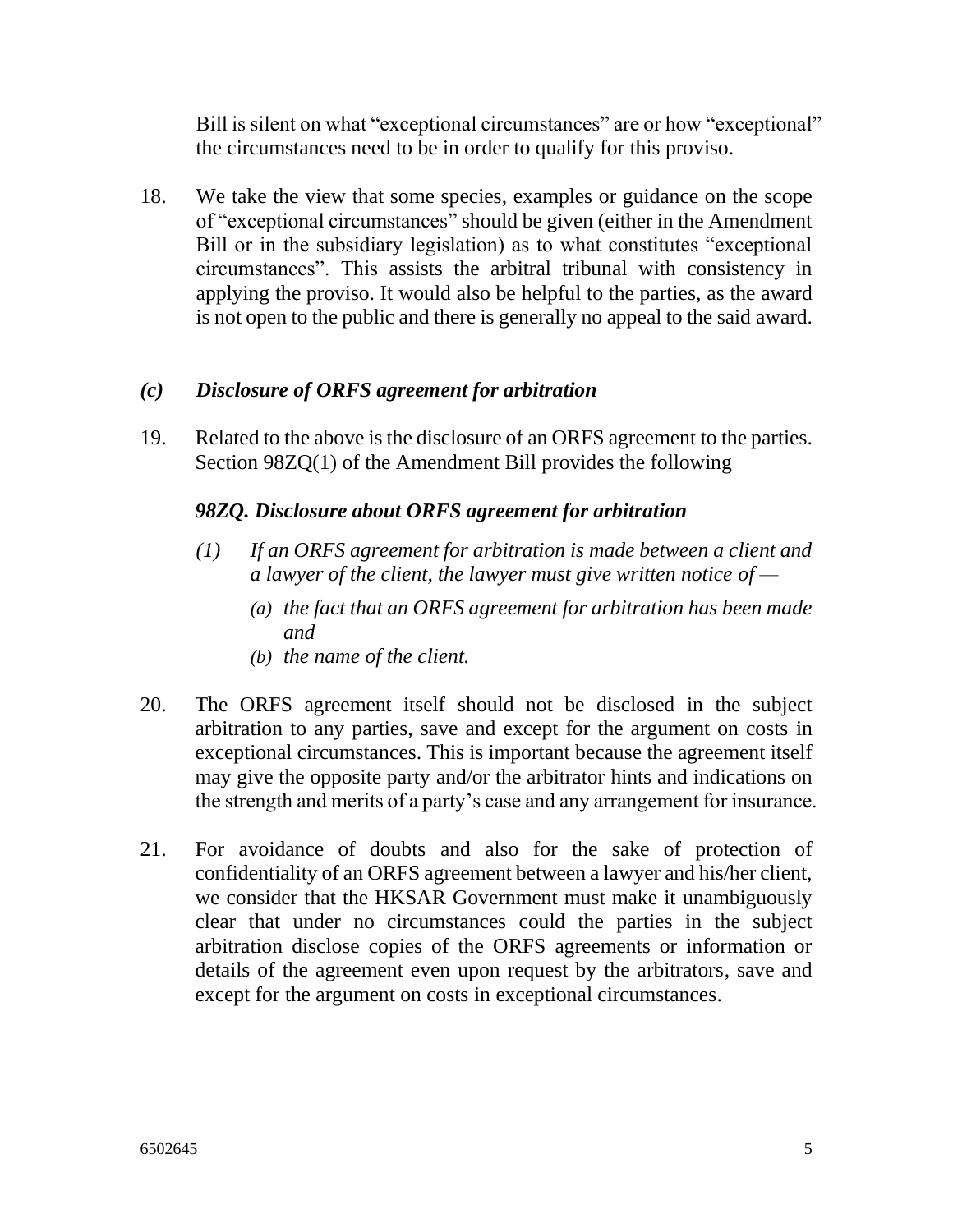#### *(d) Implementation of ORFS for arbitration*

- 22. Singapore passed her *Legal Profession (Amendment) Act 2022* on 12 January 2022. The Act which was gazetted on 25 February 2022 approves conditional fee arrangement in international arbitration and domestic arbitration, as well as certain proceedings in the Singapore International Commercial Court. Our Amendment Bill does not serve the same purpose as the Singaporean Act, but insofar as ORFS is concerned, we note that the following matters, which are set out in the Singaporean Act, is absent from our Amendment Bill:
	- (a) Enforcement of conditional fee agreement;
	- (b) Death or incapacity of solicitor of foreign lawyer or winding up or dissolution of law practice entity after conditional fee agreement made; and
	- (c) Change of solicitor, foreign lawyer or law practice entity after conditional fee agreement.
- 23. We are not at this stage advocating the same provisions in the Singaporean Act to appear in our Amendment Bill. We are however asking the Government to consider the above three issues or scenarios, and address these in our ORFS regime, in order that, for example when a party is to choose between the two jurisdictions, the party could know for certainty what would happen in any one of the above three situations if that party is to have the ORFS agreement entered into in Hong Kong.

#### *(e) Personal injuries claims*

- 24. Section 98ZL of the Amendment Bill excludes personal injuries claim from the ORFS regime. This is welcomed and *must be included* in the Amendment Bill.
- 25. However, the definition of "personal injuries claims" in the Amendment Bill is too narrow. It has not included e.g. awards made under the Employees' Compensation Ordinance (Cap. 282). These awards are "compensation (補償)" and not "damages (賠償)". On the other hand, common law claims and Employees' Compensation claims may not be the only forms of Personal Injuries claims, e.g. there are claims arising from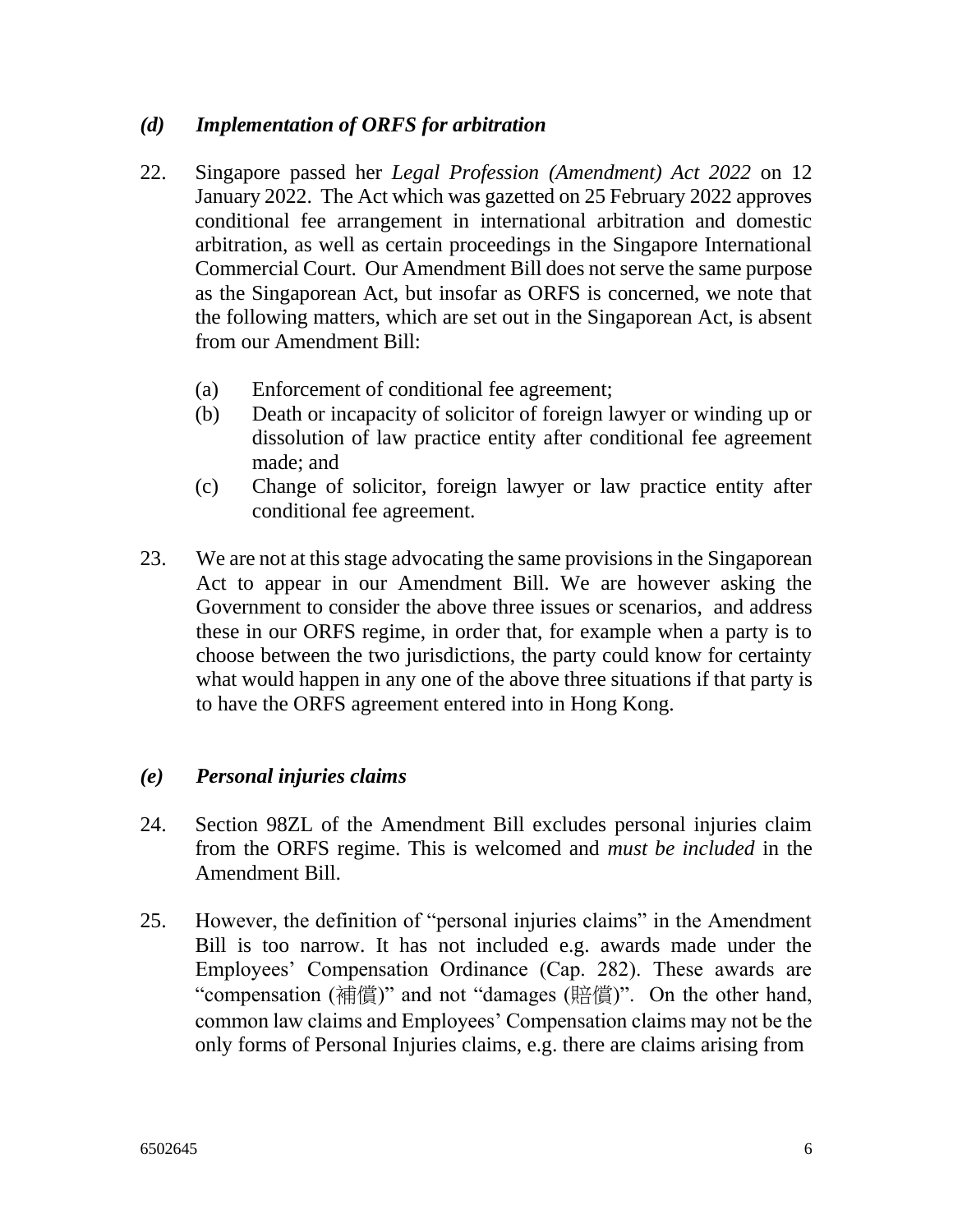- (a) Pneumoconiosis and Mesothelioma (Compensation) Ordinance, Cap. 360;
- (b) Occupational Deafness (Compensation) Ordinance, Cap. 469.
- 26. The draftsman of Section 98ZL apparently has taken the definition directly from the wordings contained in Order 1, rule 4 of the Rules of the High Court. That is not wide enough for the purpose of an ORFS regime.
- 27. We suggest section 98ZL be amended as follows:

### *"98ZL. ORFS agreement for arbitration void and unenforceable to extent relating to personal injuries claim*

- *(1) Despite section 98ZK, an ORFS agreement for arbitration is void and unenforceable to the extent that it relates to a personal injuries claim.*
- *(2) In this section personal injuries (*人身傷害*) include any disease and any impairment of a person's physical or mental condition;, impairment of a person's physical or mental condition, and any resulting fatalities;*

*personal injuries claim (*人身傷害申索*) means a claim for damages in respect of personal injuries to the claimant or any other person or in respect of a person's death, monetary compensation or other forms of relief arising out of personal injuries."* 

- *(f) Chinese term for the word "lawyer"*
- 28. Throughout the Amendment Bill, references are made to "lawyer". For example, under the Amendment Bill, an ORFS agreement is a conditional fee agreement, a damages-based agreement or a hybrid damages-based agreement made between a client and a "lawyer" of the client (section 98ZB); the authorized body (as defined) may issue a code of practice for "lawyers" (section 98ZN).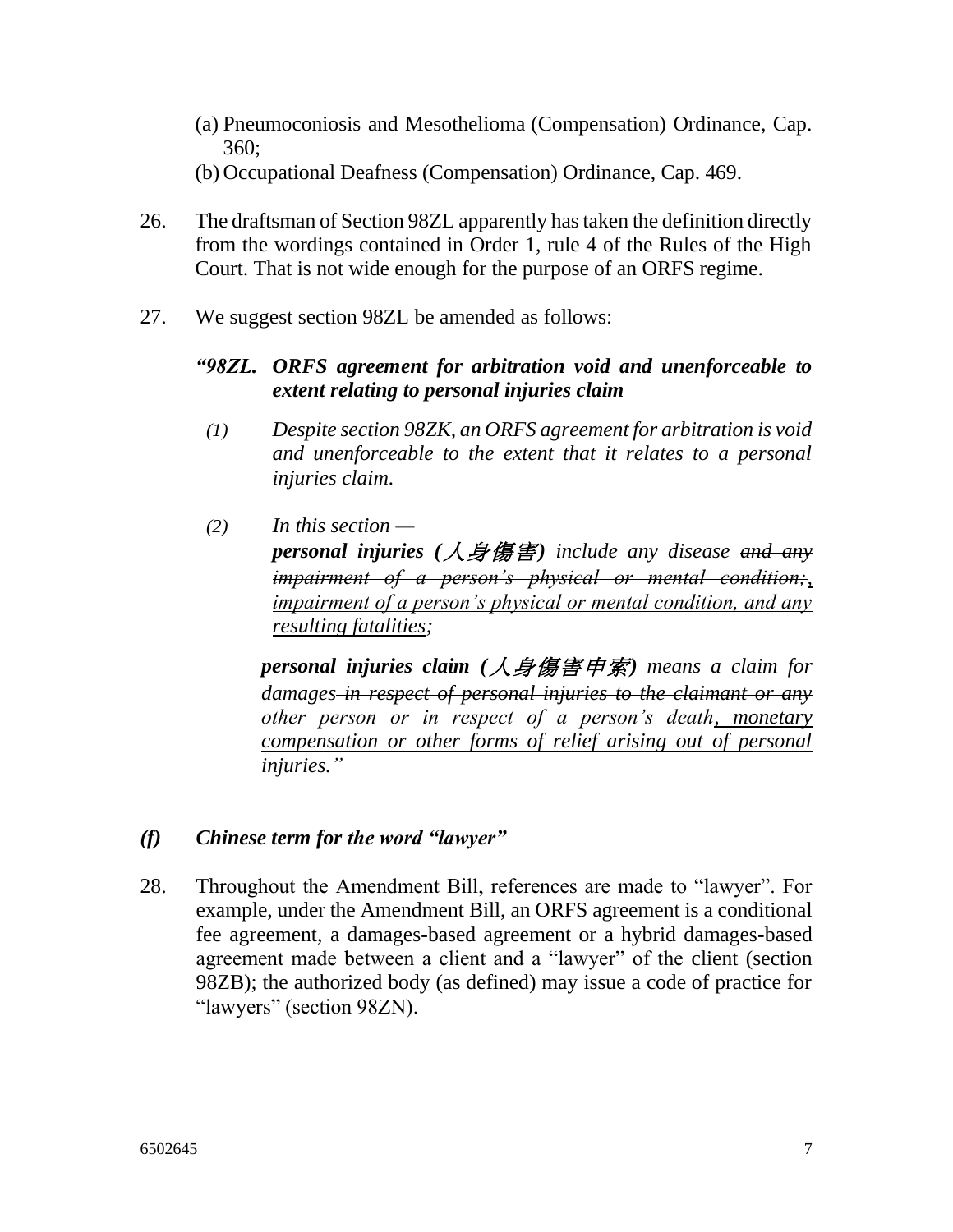29. The term "lawyer" is defined in the Amendment Bill in the following

#### *"98ZA. Interpretation*

*In this Part—*

*lawyer* (律師) means—

- *(a) a person who is enrolled on the roll of barristers kept under section 29 of Cap. 159;*
- *(b) a person who is enrolled on the roll of solicitors kept under section 5 of Cap. 159; or*
- *(c) a person who is qualified to practise the law of a jurisdiction other than Hong Kong, including a foreign lawyer as defined by section 2(1) of Cap. 159;"*
- 30. In the Chinese version of the Amendment Bill, the definition of the term "律師*"* is as follows:

*"98ZA.* 釋義

在本部中*——*

律師 *(lawyer)* 指*——*

- *(a)* 登記於根據《第 *159* 章》第 *29* 條所備存的大律師登記冊上的人;
- *(b)* 登記於根據《第 *159* 章》第 *5* 條所備存的律師登記冊上的人;或
- *(c)* 合資格從事香港以外的司法管轄區的法律執業的人,包括《第 *159*  章》第 *2(1)* 條所界定的外地律師;*"*
- 31. We do not object to the concept of using a collective term "lawyer" to include solicitors, barristers and registered foreign lawyers for the purpose of the Amendment Bill.
- 32. We agree that the term "lawyer" is commonly understood to be a person who practises law. Using the collective term "lawyer" to cover solicitors, barristers and registered foreign lawyers who all practise law in accordance with the relevant statutes and professional rules is appropriate.
- 33. "律師"is the generic term in Chinese used commonly for a person who practises law.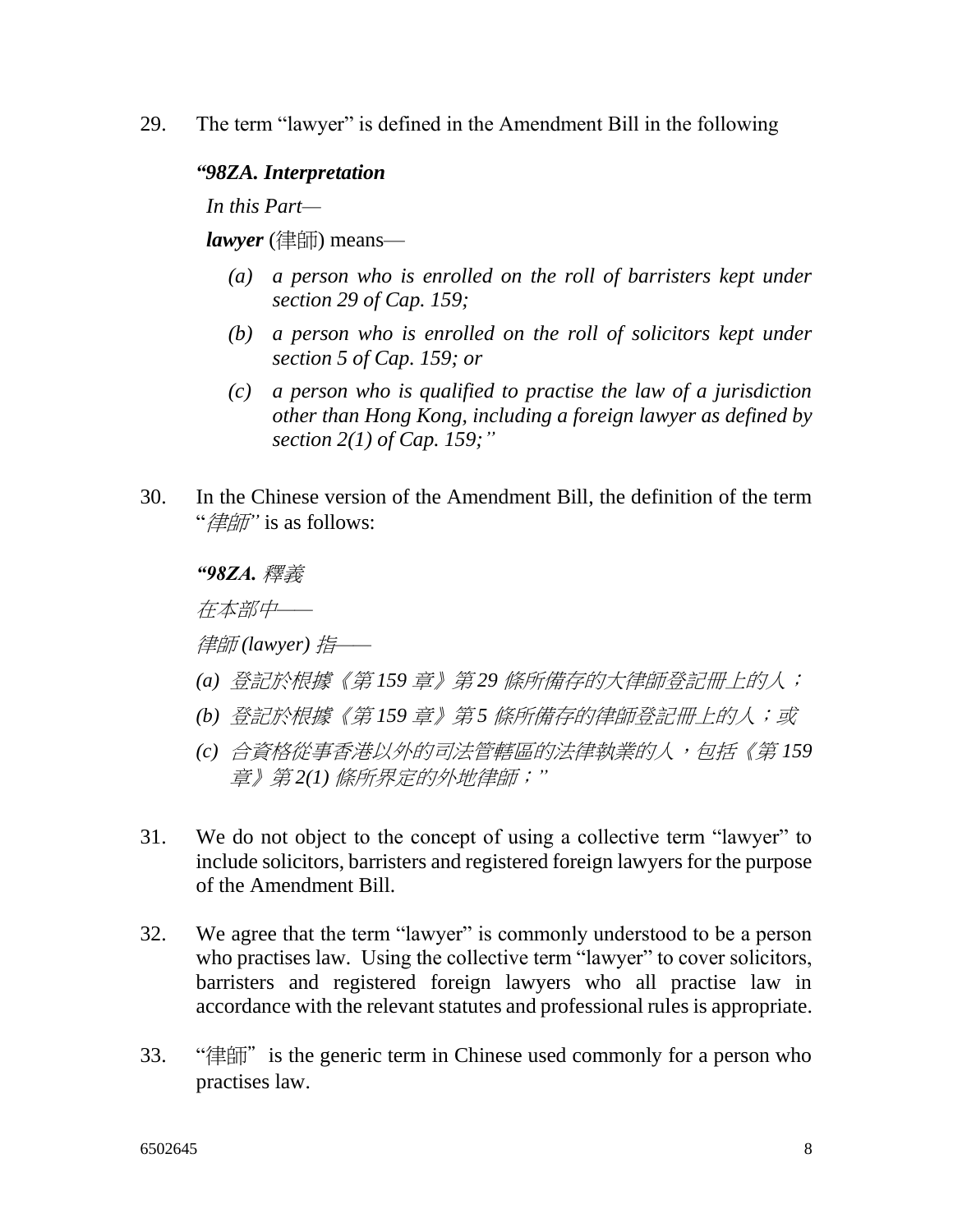- 34. Hence, we understand the basis for using the Chinese term "律師" for "lawyer", as provided in section 98ZA in the Amendment Bill and we do not propose any change to the Amendment Bill.
- 35. However, the more fundamental issue that needs to be addressed in due course is the modernization of the Chinese translations for the different types of lawyers to ensure that the each of the Chinese terms conveys to the public clearly the nature of work of each type of lawyers.
- 36. The current Chinese terms used in the Legal Practitioners Ordinance to describe the different types of lawyers must be reviewed holistically to avoid misleading and confusing the public about their work or the overall structure of the legal profession. As can be seen in section 98ZA of the Amendment Bill, the Chinese term for "lawyer" which covers solicitors, barristers and registered foreign lawyers overlaps with the Chinese term for "solicitor".

# **SECTION 2: PROPOSED AMENDMENTS TO THE LEGAL PRACTITIONERS ORDINANCE**

37. We have no comment on the proposed amendments to the Legal Practitioners Ordinance as per clause 6 of the Bill.

## **CONCLUSION**

- 38. The Law Society firmly supports policy directives that enhance the competitiveness of lawyers of Hong Kong in arbitration. For arbitration, there must be a level playing field. As ORFS nowadays is one of the commonly accepted fee structures in international arbitration practice, ORFS must be made available to lawyers in Hong Kong and their clients for arbitration.
- 39. At the time of this Submission, we have not received any confirmation from the Department of Justice (either at the meeting of the Panel on Administration of Justice and Legal Services of the Legislative Council on 28 March 2022, or otherwise) on the time as to when the subsidiary legislation for ORFS could be put out for consultation. The establishment of ORFS for arbitration for HKSAR *must* receive top priority and the